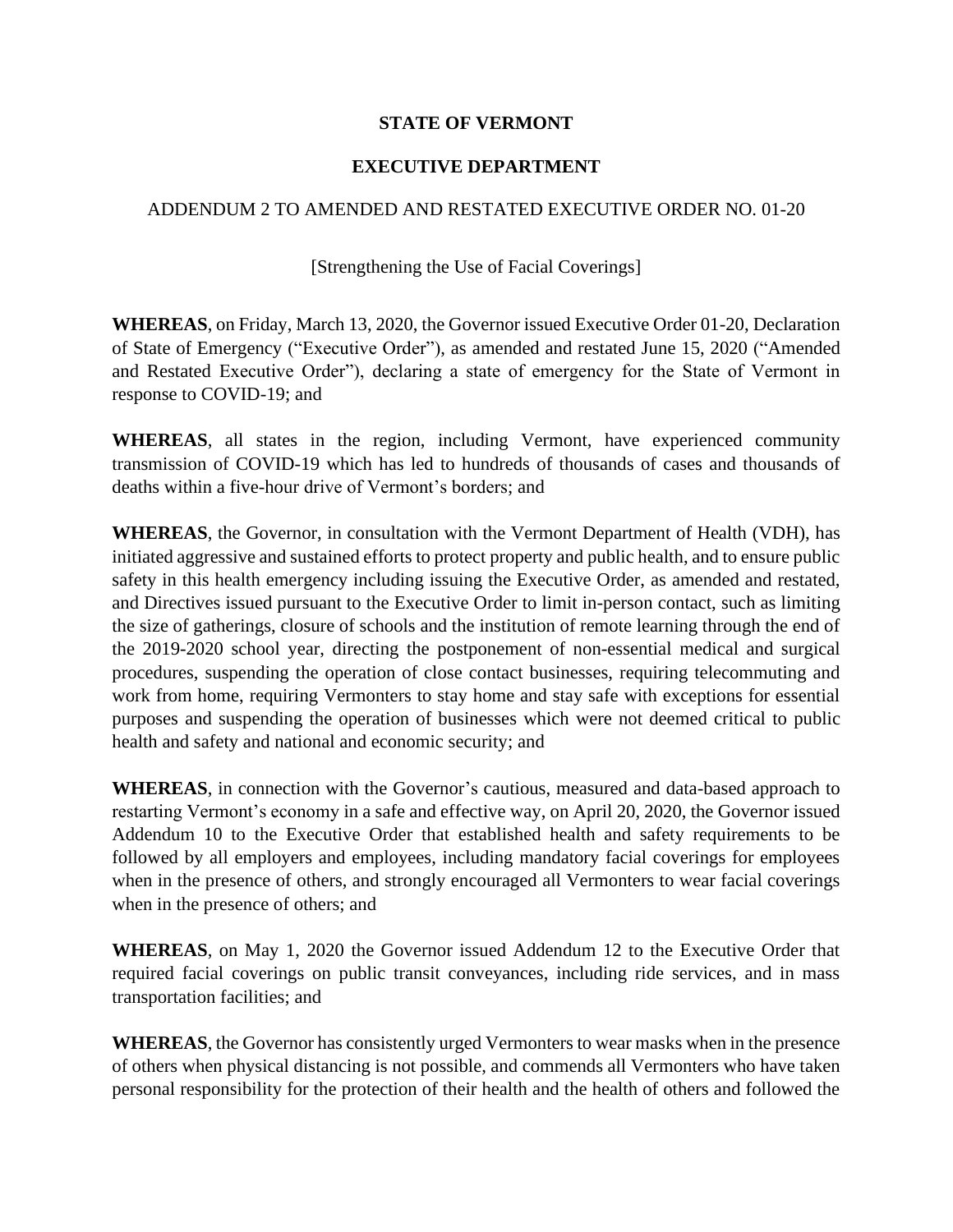health and safety advice of VDH and the Centers for Disease Control and Prevention (CDC), including wearing facial coverings when appropriate; and

**WHEREAS,** as we look forward to our college and preK-12 students returning to school, as well as the foliage and winter recreation seasons and the increase in indoor congregation by Vermonters as the seasons change, the Governor has determined, in consultation with the Commissioner of VDH, that we should strengthen the State's policy on masks and facial coverings in order to protect public health and the progress we have achieved in suppressing the virus.

**NOW THEREFORE,** I, Philip B. Scott, by virtue of the authority vested in me as Governor of Vermont by the Constitution of the State of Vermont, Chapter II, Section 20 and under 20 V.S.A. §§ 8, 9 and 11, hereby order the amendment of the Amended and Restated Executive Order as follows:

Section 7(f) of the Amended and Restated Executive Order regarding Mask Use is hereby amended in its entirety to read as follows:

(f) Masks or Cloth Facial Coverings Required in Public Wherever Close Contact is Unavoidable. As of Saturday, August 1, 2020, Vermonters shall wear masks or cloth facial coverings over their nose and mouth any time they are in public spaces, indoors or outdoors, where they come in contact with others from outside their households, especially in congregate settings, and where it is not possible to maintain a physical distance of at least six feet.

Nothing in this Order or any other State health and safety guidance shall require the use of a mask or cloth facial covering when someone is engaged in strenuous exercise or activity, for anyone under the age of 2, any child or adult with a medical or developmental issue or challenge that is complicated or irritated by a facial covering, anyone with difficulty breathing or as further set forth in guidance issued by VDH.

A person who declines to wear a mask or cloth face covering because of a medical or developmental issue, or difficulty breathing, shall not be required to produce documentation, or other evidence, verifying the condition.

Businesses and non-profit and government entities shall implement measures notifying customers or clients of the requirement to wear masks or facial coverings, which may include, but shall not be limited to, posting signage stating that masks or cloth facial coverings are required and denial of entry or service to customers or clients who decline to wear masks or facial coverings.

For the sake of clarity, the requirements for masks or facial coverings or permitted alternatives in specific circumstances shall continue to apply as set forth in the following guidance:

• Phased Restart Work Safe Guidance issued by the Secretary of the Agency of Commerce and Community Development (ACCD) permitting limited alternatives to face masks in